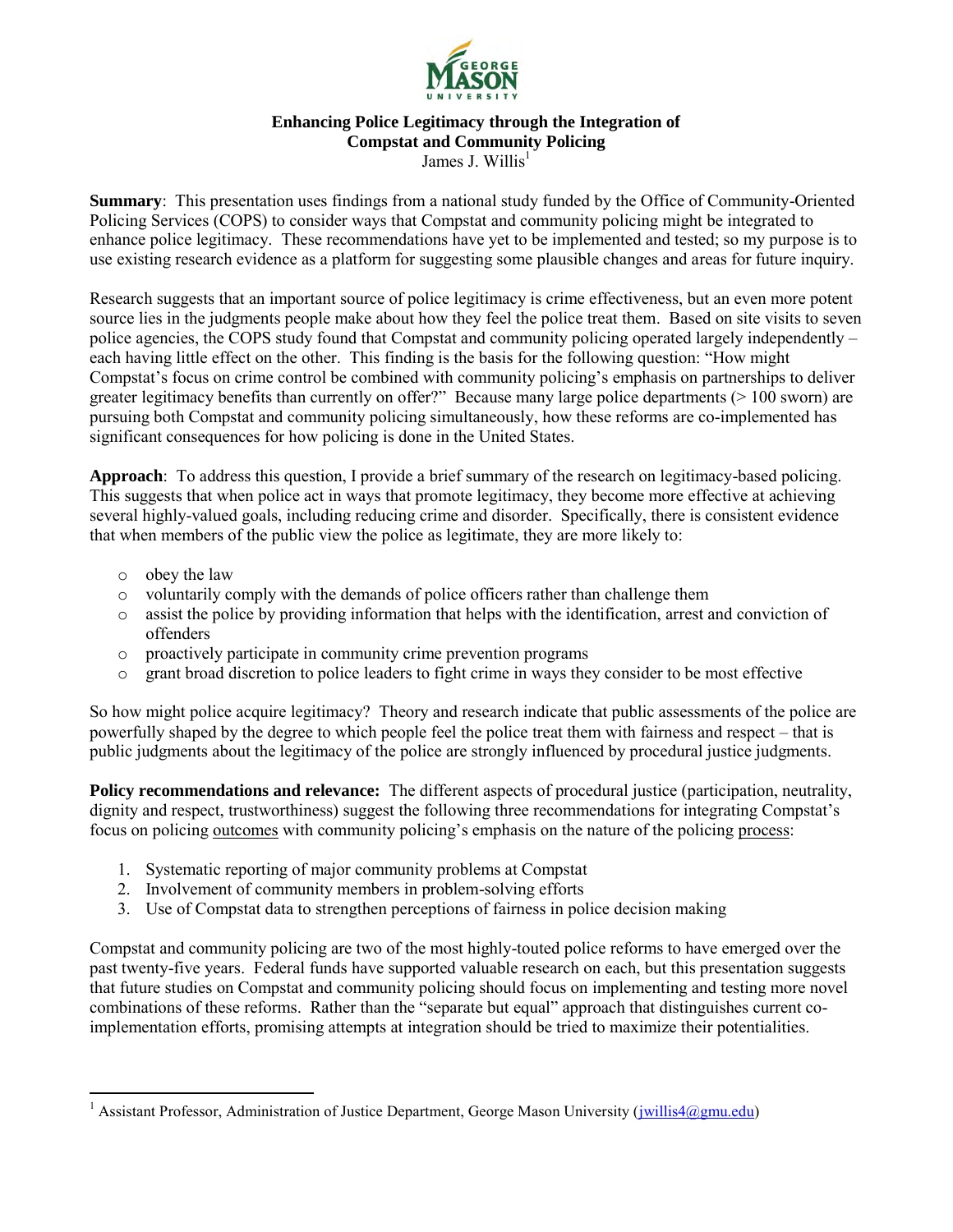**Enhancing Police Legitimacy Through the Integration of Compstat and Community Policing**

#### James J. Willis Administration of Justice Department

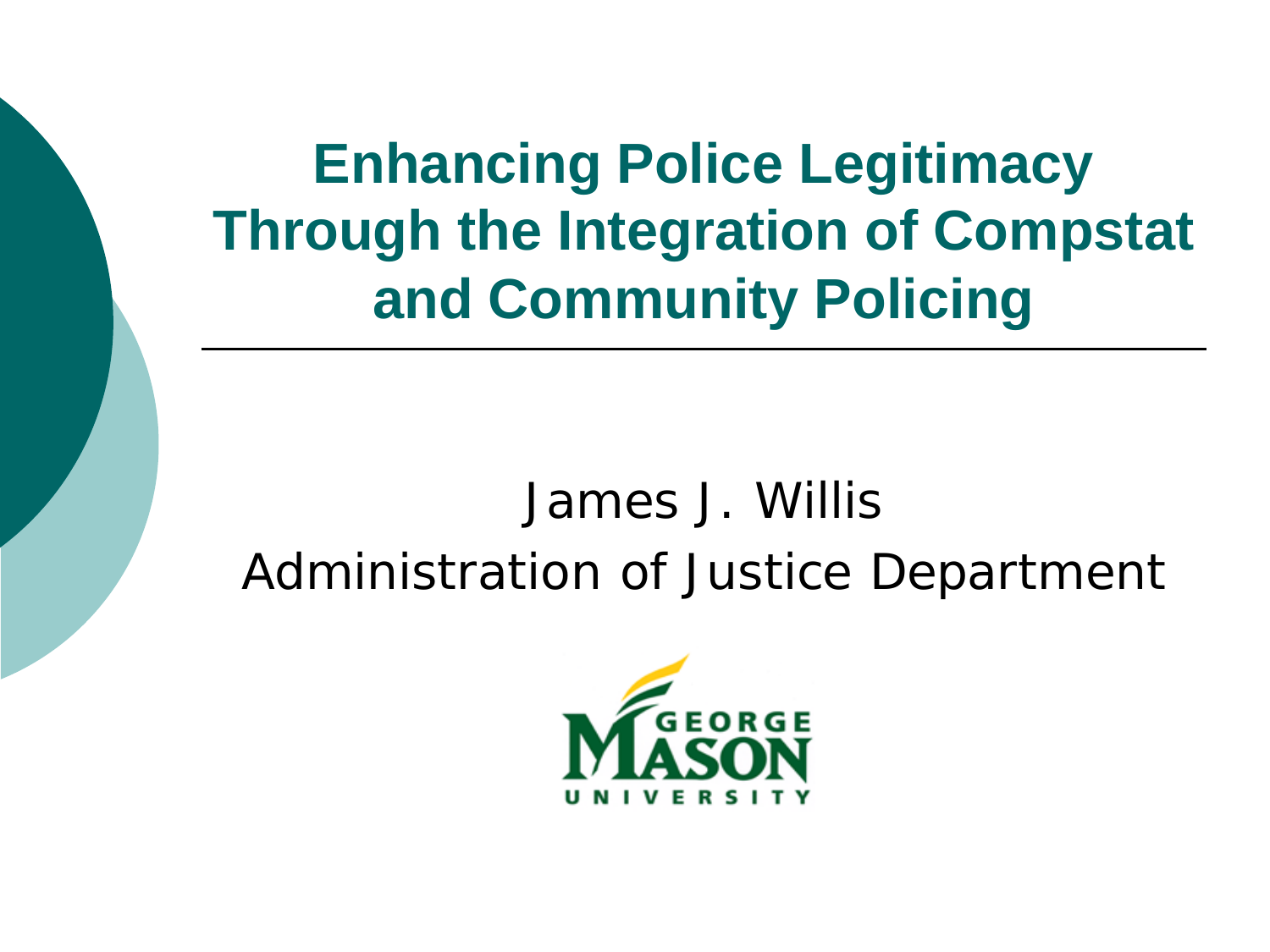# Relationship between Compstat and community policing

- How do these reforms work when implemented in same organization?
	- **They work independently**
- large agencies (>100 sworn) in 2006

Extent of co-

- Suggests opportunities for integration that may enhance legitimacy
- Recommendations here are untested, but worth experimentation



implementation among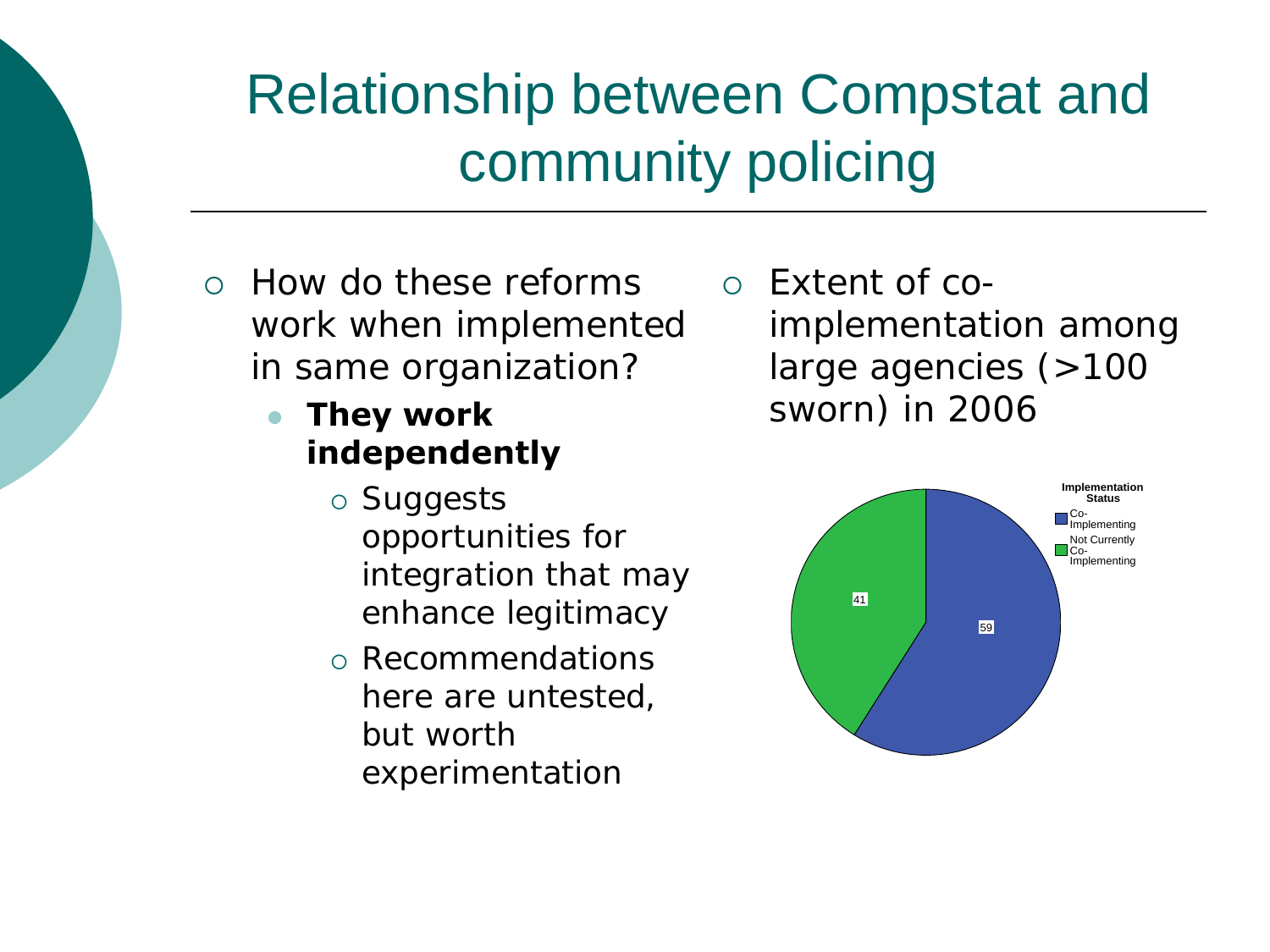### What is legitimacy and what are its potential benefits?

#### **Legitimacy**

• Judgments of rightfulness of police conduct and organizations that employ them

#### Desired Outcomes

- Obey laws
- •Voluntary compliance
- •Assist police with investigations
- Participate in crime prevention programs
- Give police leaders broad discretion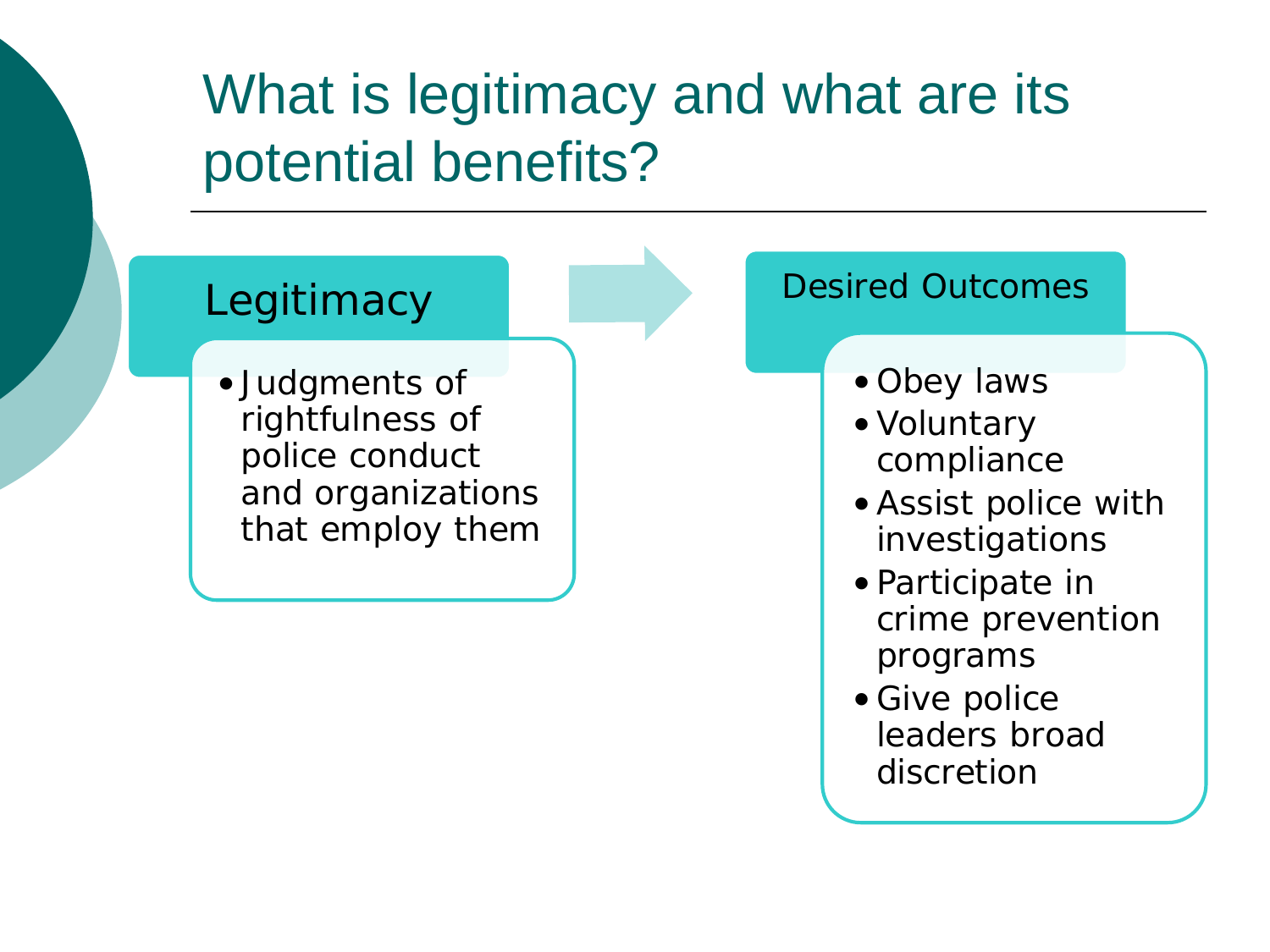# Compstat, legitimacy, and desired outcomes

- Compstat = strategic management system:
	- Laser-like focus on core crime control mission
	- Makes middle managers responsible for selecting and implementing crime strategies
	- Gathers and uses accurate, timely information to formulate strategies and to evaluate performance
- Major source of legitimacy = effectiveness in reducing crime and disorder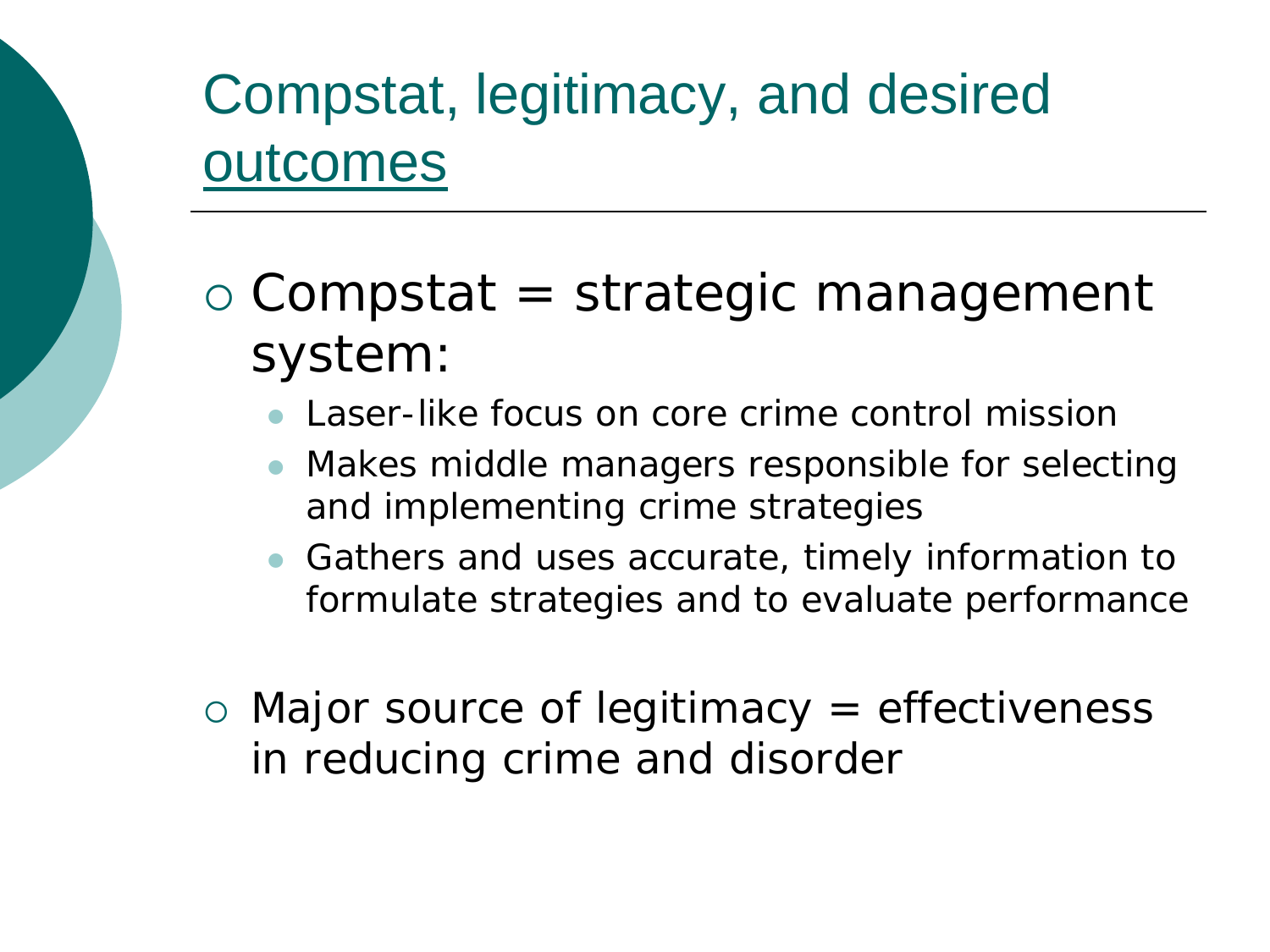# Community policing, legitimacy, and desired processes

#### Community policing:

- Focus on reducing crime and disorder and on building police-community relationships
- Major source of legitimacy  $=$  treating people right (procedural justice)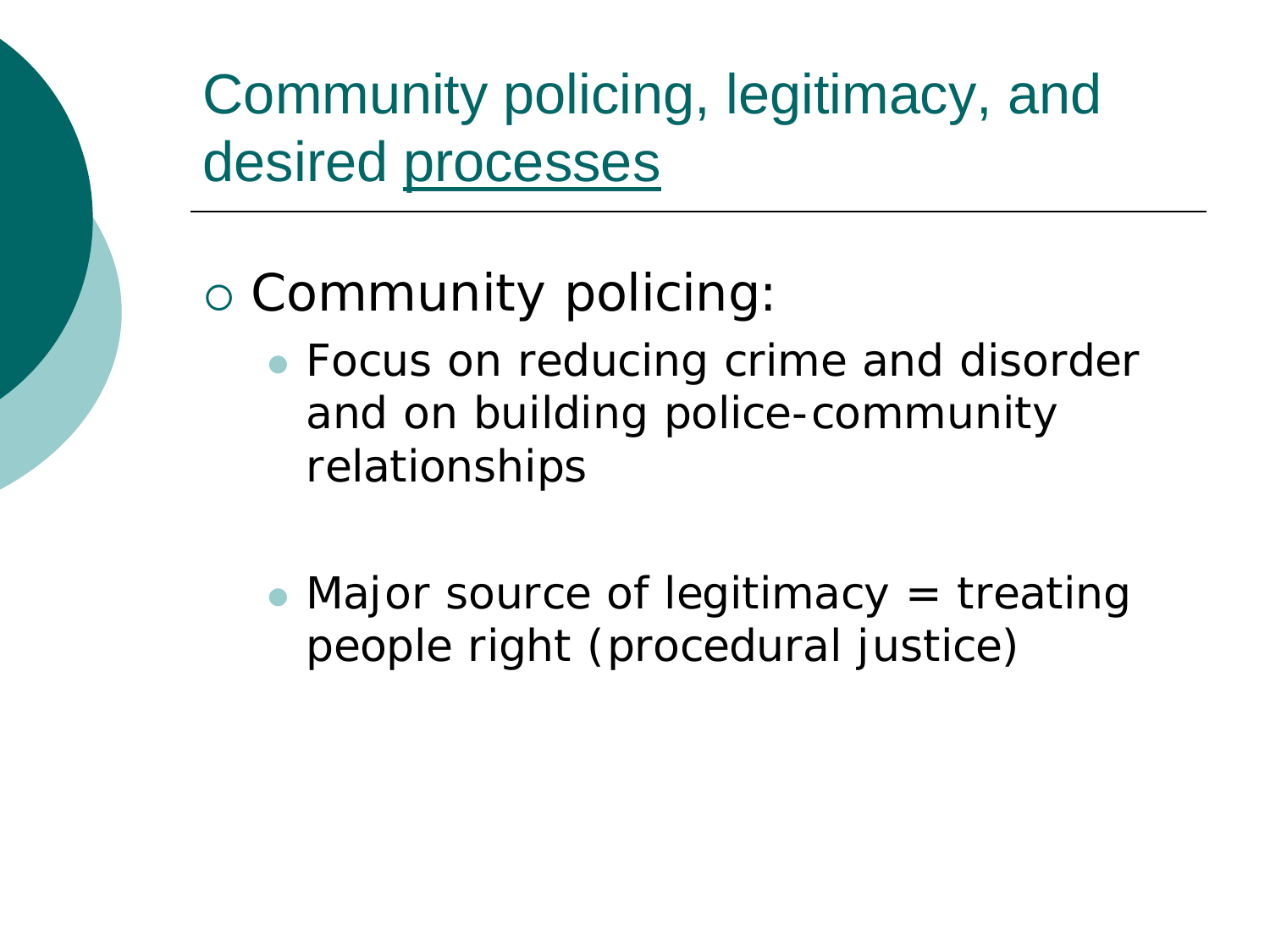# Procedural Justice and Legitimacy



leaders broad discretion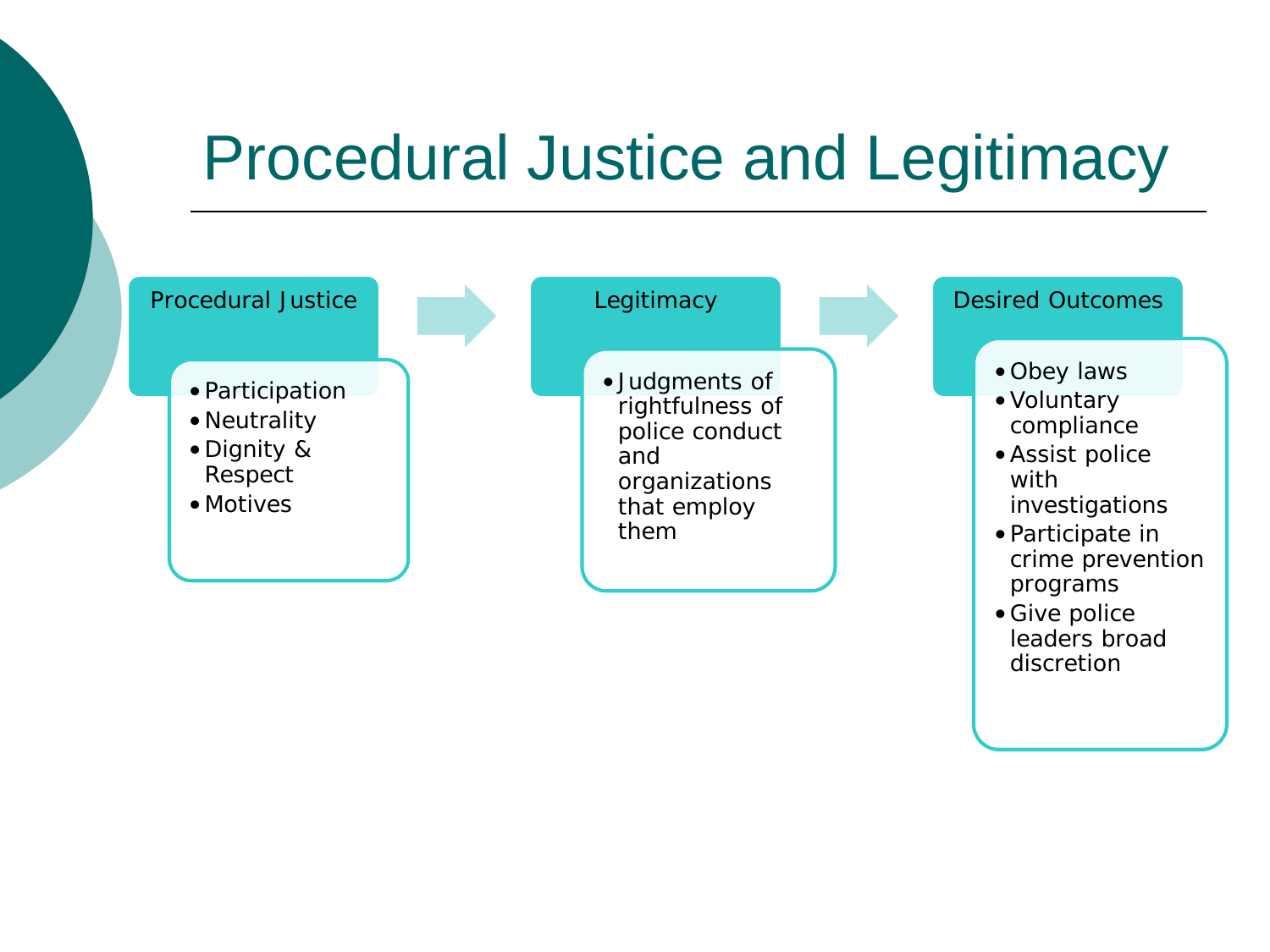1. Systematic reporting of community problems at Compstat meetings

- Traditional crime measures at Compstat; few measures of community policing objectives
- **Apply Compstat to community policing goals**
	- **Prioritize, measure, and report on community policing concerns at Compstat meetings**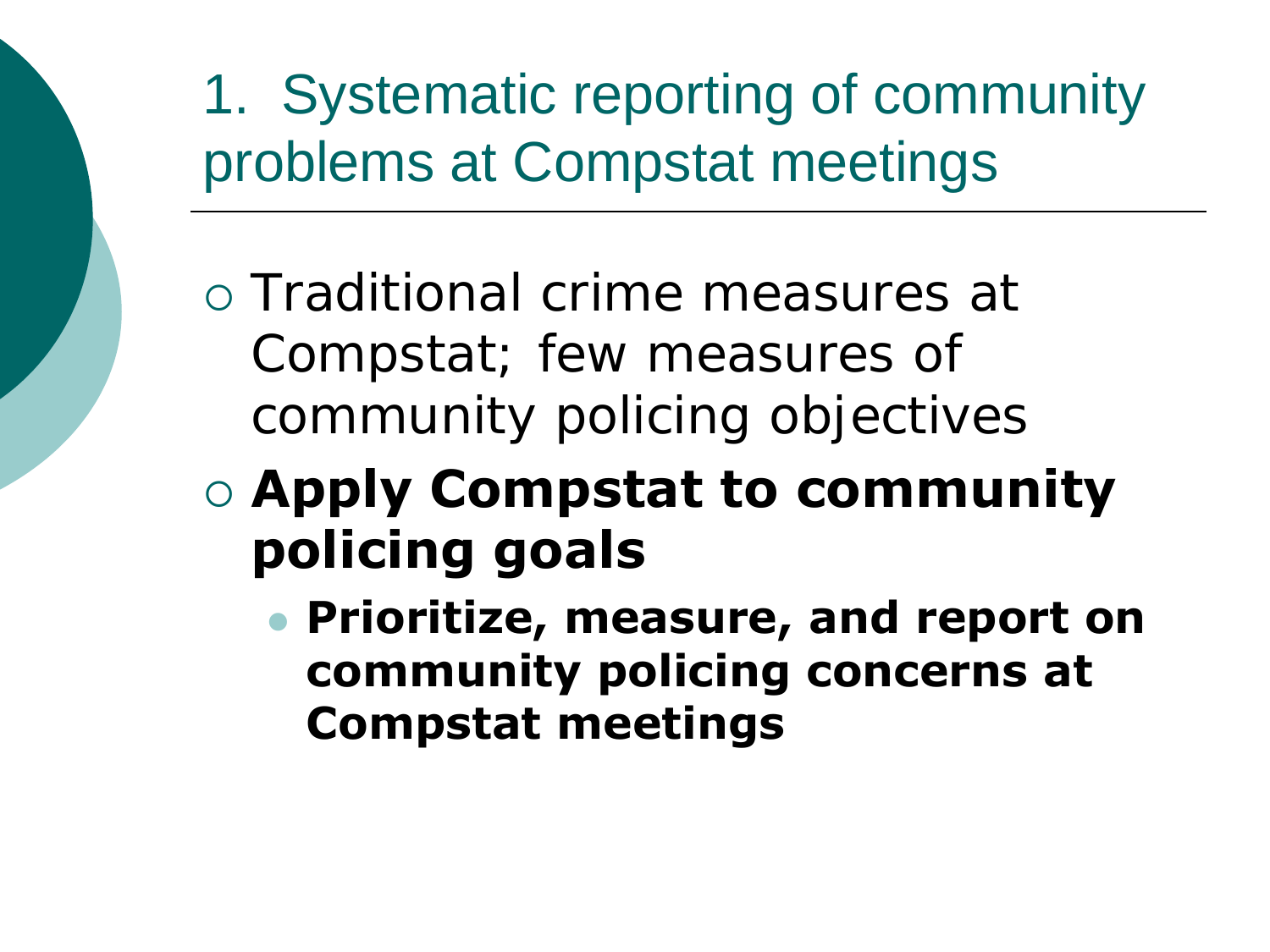2. Involve the community in problemsolving efforts

 Compstat: decision making devolved to middle managers

#### **Assign greater role to community in all stages of the problem-solving process**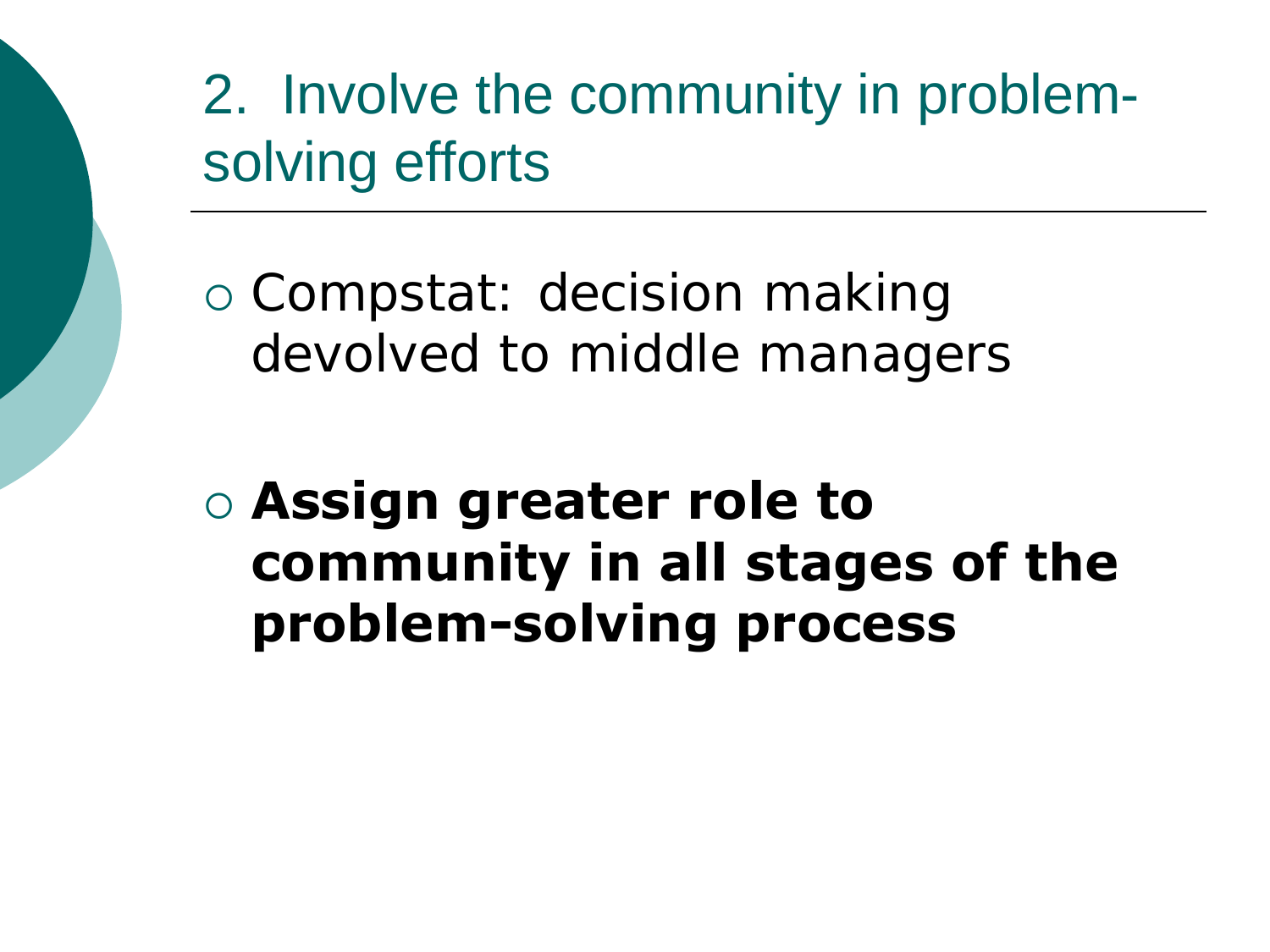3. Use Compstat data to strengthen perceptions of fairness

 Community members passive recipients of official crime data

 **Collect and share data on local crime and disorder problems at neighborhood meetings**